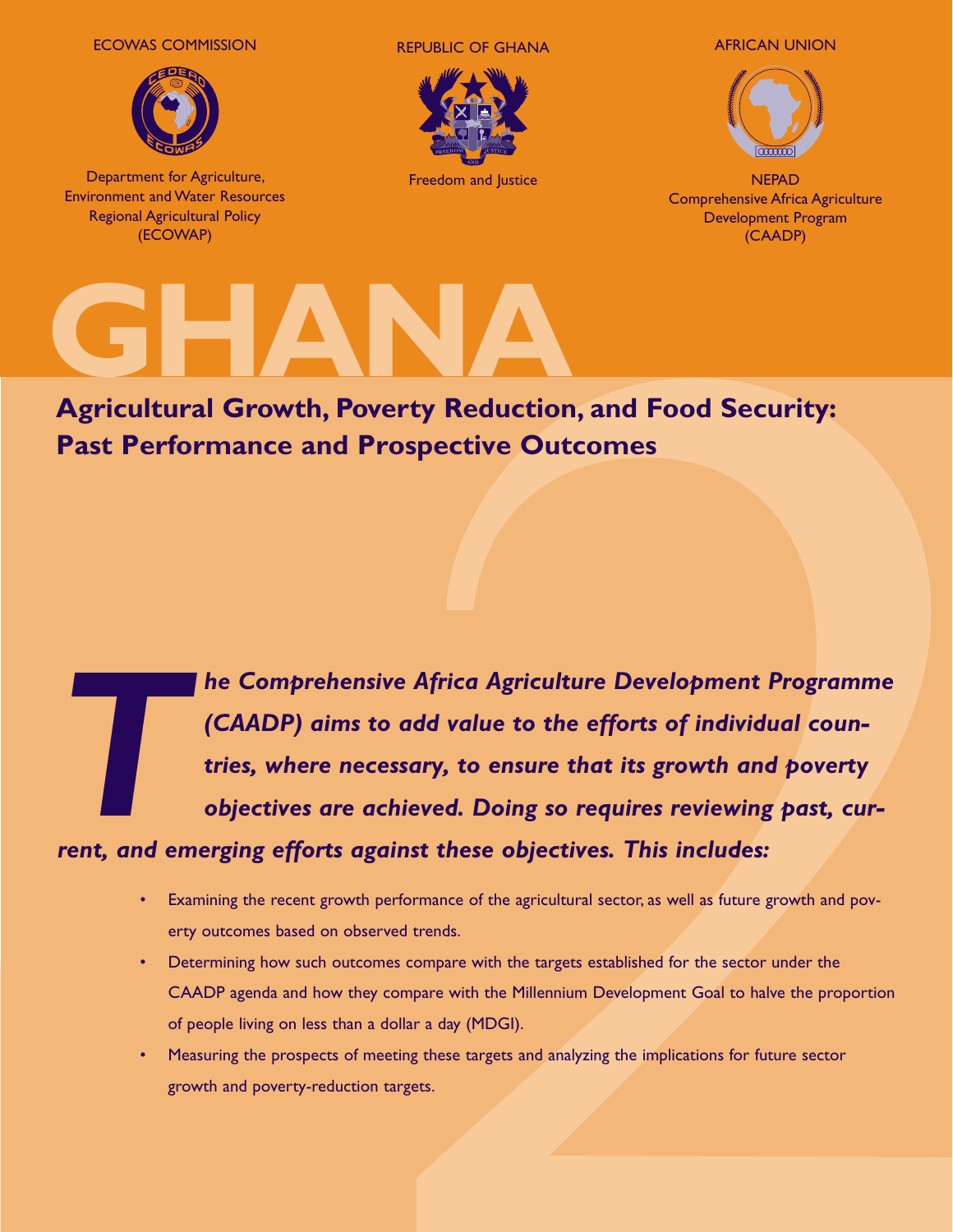# *<u>ON TRACK TO MEET</u>* CAADP'S GROWTH AND POVERTY TARGETS?

The following analysis puts figures to three scenarios<br>for agricultural development: i) a continuation of Ghana's current agricultural growth path, ii) achieve the 6% agricultural growth target set by the CAADP initiative through accelerated production, iii) reach middle-income (MIC) status by 2015 through accelerated growth in the agricultural sector combined with accelerated growth in the industry and manufacturing sector.

#### **Recent Performance and Current Trends Compared to CAADP Targets**

Ghana has experienced two decades of sound and persistent growth and belongs to a group of few African countries with a record of positive per capita GDP growth over the entire last 20 years. Ghana is also bound to become the first African country to reach the first Millennium Development Goal (MDG1) of halving poverty and hunger before the target year of 2015. Agricultural growth has been more rapid than growth in the nonagricultural sectors in recent years, expanding by an average annual rate of 5.5%, compared to 5.2% for the economy as a whole. However, agricultural growth heavily depends on rainfall patterns and current growth is still driven by land expansion. Future growth trends for the sector under the status quo are projected to 2015 and 2020 based on the following assumptions:

- 1. A more modest annual growth rate in agriculture of 4.2% for the next 10 years, with the following subsector specific growth rates: cereals (3.7%), root crops (3.9%), other staple crops (4.5%), export crops (4.4%), livestock (5%) and fishery and forestry (3.9%).
- 2. The targeted growth rates for the industrial and service sectors are 5.6% and 5.2%, respectively. These growth rates are equivalent to the annual average growth in 2001–2006 for both sectors.
- 3. An annual expansion rate of national crop land of 3.1% annually, with different land expansion rates in the four agro-ecological zones: 2.0% in the Coast, 1.6% in the Southern Savannah, 3.2% in the Forest and 4.2% in the Northern Savannah, respectively.

Based on the above assumptions, future growth performance is projected to stabilize at around 5% for the overall economy and at a little bit more than 4% for the agricultural sector, with an average per capita income growth of less than 3% (Figure 1a).

Although positive, the growth rate for agriculture is significantly less than the 6% targeted under CAADP. The projected performance is, however, sufficient for Ghana to achieve the MDG1 of halving its 1990s national poverty rate by 2008. According to the projections in Figure 2a, national and rural poverty rates will decline by about 50%. Given that the population will grow by 2.5% annually, the absolute number of poor people at the national level would fall by almost 2.5 million by 2015 under current trends as shown in Figure 3.



**Figure 1a : Annual growth rate under different scenarios 2006–2015 (%)**

#### **Figure 1b: Annual growth rate required to meet MIC 2006–2015 (%)**

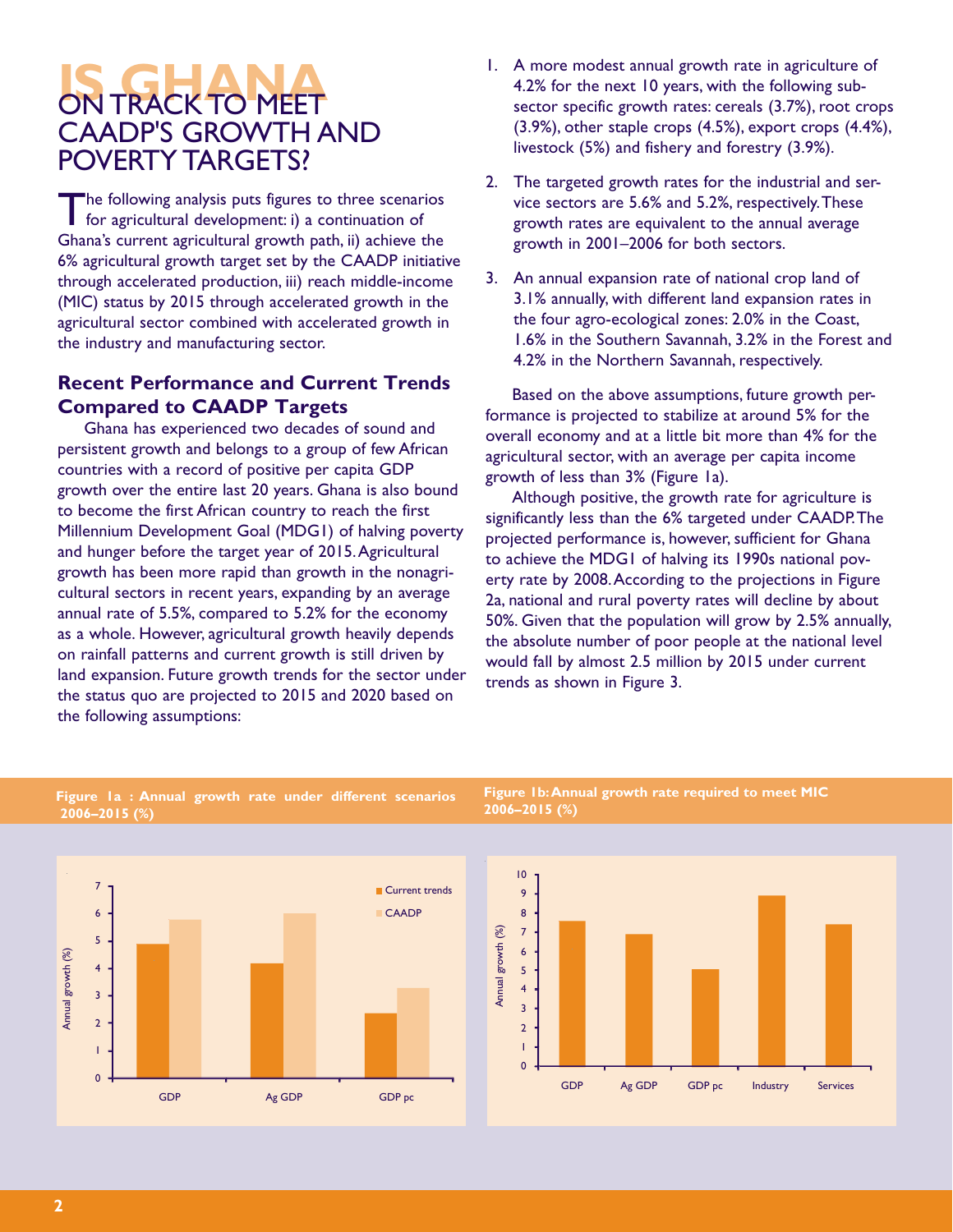# **GOVERNMENT STRATEGIES** ACHIEVE CAADP'S GROWTH AND POVERTY TARGETS?

### **Overview of the Government's Strategic Objectives for the Agricultural Sector**

The Government of Ghana's agricultural sector targets are outlined in three key strategic documents: the Vision 2020, the Ghana Poverty Reduction Strategy (GPRS) and the Food and Agriculture Development Policy (FASDEP). The Government has declared an ambitious development goal of reaching middle-income (MIC) status by 2015. Ghana's per capita income (or GDP) is currently US\$454, while the income level of a MIC typically begins around US\$1,000. Ghana will therefore have to more than double per capita incomes during the next 10 years if it hopes to achieve MIC status. The government emphasizes an agriculture-led growth strategy that will maximize the benefits of accelerated growth. The agriculture sector goals as specified in the GPRSII are: (i) agricultural growth rate of 6–8% per annum over the next 4 years; (ii) crops and livestock leading the growth at an average annual growth rate of 6%; (iii) forestry and logging, and fisheries, each growing at 5% per annum, (iv) while the cocoa sub-sector remains robust in support of other sectors. Substantial gaps between actual and potential yields for most crops indicate that higher agricultural growth is possible and the government of Ghana intends to increase the share of agriculture in its spending to move towards closing these gaps.

## **Projected Growth and Poverty Outcomes under Government Strategies**

The growth rates necessary for Ghana to double incomes by 2015 are presented in Figure 1b. They imply an agricultural growth rate of 6.9% allowing the country to reach beyond the CAADP target of 6% annual growth by 2015. However, growth in agriculture alone cannot achieve the required income increase. Combined growth across agricultural and non-agricultural sectors will be necessary for Ghana to double incomes by 2015. Figure 1b shows that the industrial and manufacturing sector will have to grow by 8.9 and 7.4%, respectively, leading to an overall GDP growth rate of 7.6% and a per capita GDP growth of more than 5%. If these growth rates were attained, per capita income will reach US\$956 by 2015, more than doubling the 2005 per capita income of US\$454. Under this scenario, the absolute number of poor people at the national level would fall by more than 3.5 million (Figure 3).

## **POVERTY**  REDUCTION REMAINS A CHALLENGE IN THE NORTH

espite Ghana's current and projected success in poverty reduction at the national level, sharp regional differences in poverty rates will continue to persist. While both the national and total rural poverty rate will be halved by 2008 or 2009, even with accelerated growth in the agricultural and non-agricultural sectors, the poverty

#### **Figure 2a: Projected changes in poverty rates under different scenarios 2005–2015 (%)**



**Figure 2b: Increase in per capita income under different scenarios 2006–2015 (US\$)**